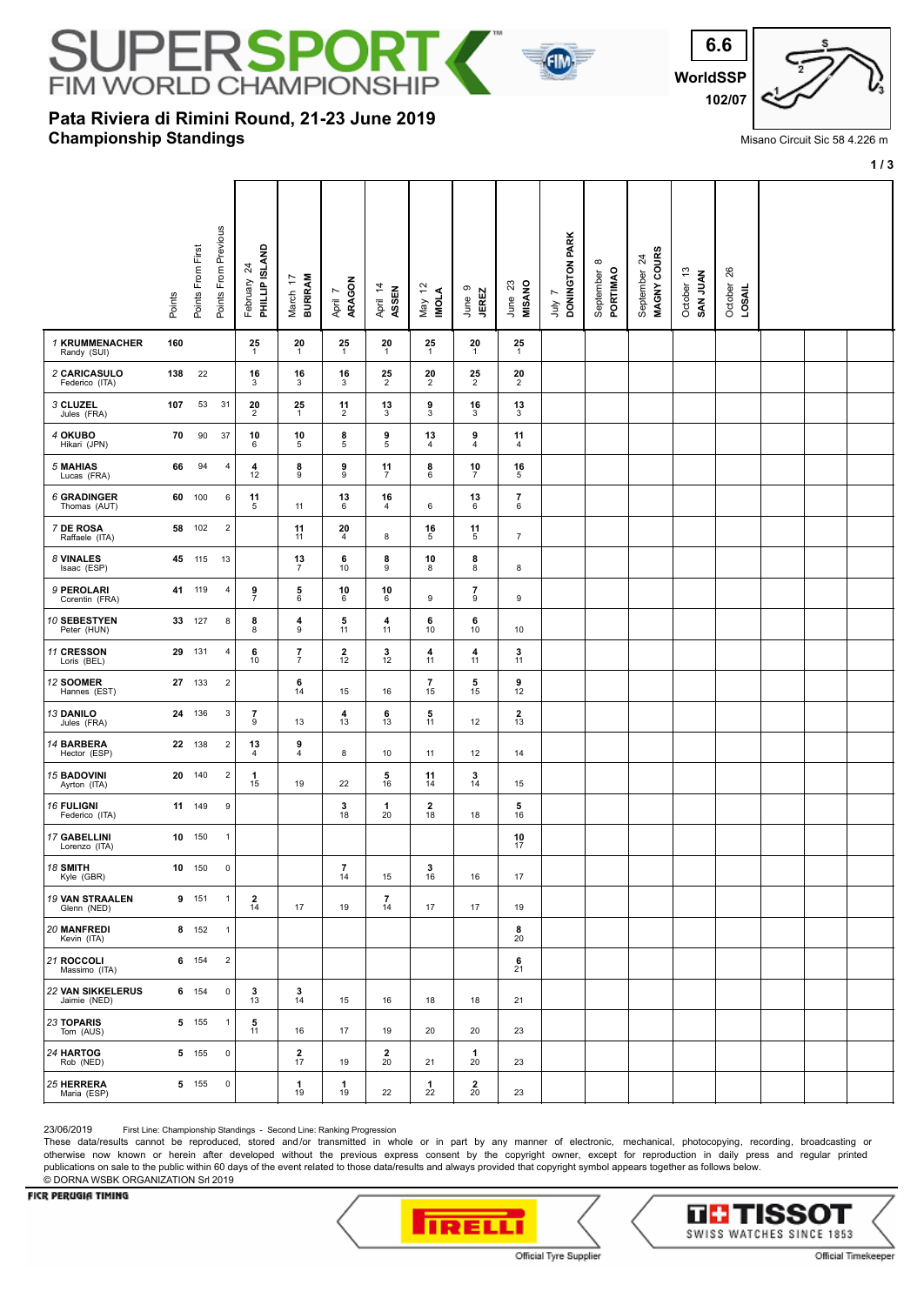

**Pata Riviera di Rimini Round, 21-23 June 2019**

**Championship Standings**



## Misano Circuit Sic 58 4.226 m

**2 / 3**

| From First<br>Points<br>Points             | From Previous<br>Points | £<br>$\overline{\mathcal{Z}}$<br><u>ø</u><br>February<br><b>HITIN</b> | <b>BURIRAM</b><br>₽<br>March | ARAGON<br>$\overline{ }$<br>April | $\dot{4}$<br>ASSEN<br>April | $\tilde{5}$<br>⋖<br><b>INOT</b><br>Viay | თ<br><b>JEREZ</b><br>June | š<br>ಔ<br>MISA<br>June | DONINGTON PARK<br>ήц | $\infty$<br>PORTIMAO<br>September | OURS<br>$\overline{\mathcal{Z}}$<br>September<br>ن<br><b>MAGNY</b> | ా<br>š<br>October<br>₹<br>SAN | 26<br>October<br>LOSAIL |  |  |
|--------------------------------------------|-------------------------|-----------------------------------------------------------------------|------------------------------|-----------------------------------|-----------------------------|-----------------------------------------|---------------------------|------------------------|----------------------|-----------------------------------|--------------------------------------------------------------------|-------------------------------|-------------------------|--|--|
| <b>26 OTTAVIANI</b><br>4 156<br>Luca (ITA) |                         |                                                                       |                              |                                   |                             |                                         |                           | $rac{4}{26}$           |                      |                                   |                                                                    |                               |                         |  |  |
| 27 CASADEI<br>159<br>Mattia (ITA)          | 3                       |                                                                       |                              |                                   |                             |                                         |                           | 27                     |                      |                                   |                                                                    |                               |                         |  |  |

23/06/2019 First Line: Championship Standings - Second Line: Ranking Progression

These data/results cannot be reproduced, stored and/or transmitted in whole or in part by any manner of electronic, mechanical, photocopying, recording, broadcasting or otherwise now known or herein after developed without the previous express consent by the copyright owner, except for reproduction in daily press and regular printed publications on sale to the public within 60 days of the event related to those data/results and always provided that copyright symbol appears together as follows below. © DORNA WSBK ORGANIZATION Srl 2019

FICR PERUGIA TIMING





Official Tyre Supplier

Official Timekeeper